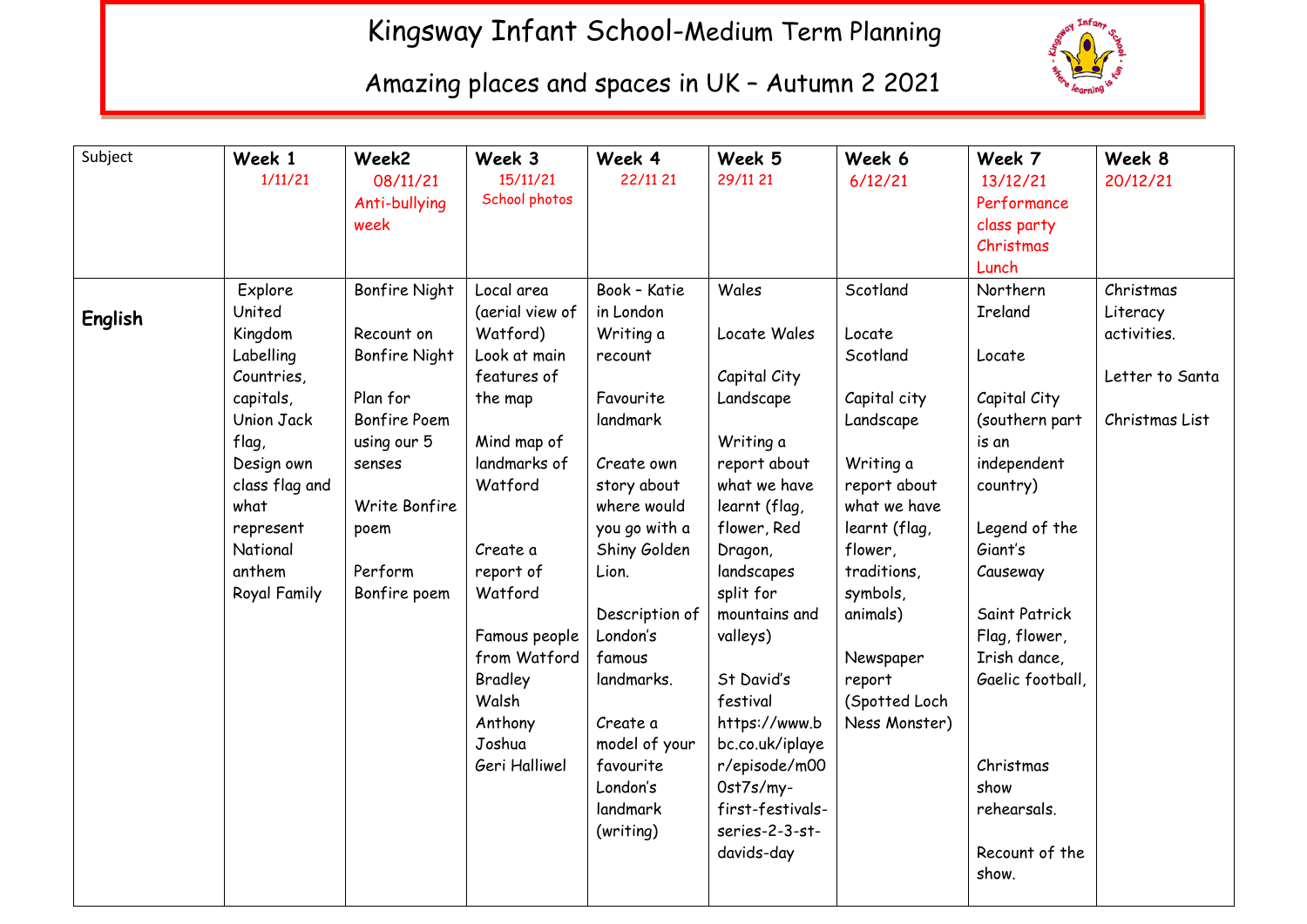| <b>Grammar Links</b>                        | Sentence                                          | Sentence                                              |                                                |                                                                      | Adjectives                                                                                                                      | Adjectives                                                                                       | Adjectives                                            |             |
|---------------------------------------------|---------------------------------------------------|-------------------------------------------------------|------------------------------------------------|----------------------------------------------------------------------|---------------------------------------------------------------------------------------------------------------------------------|--------------------------------------------------------------------------------------------------|-------------------------------------------------------|-------------|
|                                             | rules                                             | rules                                                 | CL for names                                   |                                                                      | CL for names                                                                                                                    | CL for names                                                                                     | CL for names                                          |             |
|                                             | CL for names                                      |                                                       |                                                |                                                                      |                                                                                                                                 |                                                                                                  |                                                       |             |
|                                             | Numbers to                                        | Numbers to                                            | Numbers to                                     | Numbers to                                                           | Numbers to 20                                                                                                                   | Numbers to 20                                                                                    | Revisiting/                                           | Christmas   |
|                                             | 10, part whole                                    | ten part or                                           | 10 comparison                                  | 10 equality                                                          | making 10 and                                                                                                                   | estimating and                                                                                   | Recapping this                                        | Maths       |
| Numeracy                                    | Addition                                          | whole                                                 |                                                | balance                                                              | some more                                                                                                                       | ordering                                                                                         | term's                                                | activities. |
|                                             | subtraction                                       | unknown                                               |                                                |                                                                      |                                                                                                                                 |                                                                                                  | learning.                                             |             |
|                                             | Wonderful                                         | Wonderful                                             | Wonderful                                      | Wonderful                                                            | Wonderful                                                                                                                       | Wonderful                                                                                        | Wonderful                                             |             |
|                                             | weather                                           | weather                                               | weather                                        | weather                                                              | weather                                                                                                                         | weather                                                                                          | weather                                               |             |
| <b>Science</b>                              | Observe<br>changes<br>across the<br>four seasons. | Take<br>temperatures<br>outside in the<br>morning and | Shadow fun.<br>How does the                    | Weather<br>station.                                                  | Weather<br>station. Wind.                                                                                                       | Weather<br>station.                                                                              | Observe and<br>describe<br>weather<br>associated with |             |
|                                             | Weather<br>forecast using<br>weather<br>symbols.  | afternoon<br>record and<br>discuss<br>findings.       | shadows<br>changing<br>throughout<br>the day   | Rainfall and<br>rain gauge.<br>Collect data<br>about the<br>weather. | Make wind<br>sock and<br>measure the<br>direction of the<br>wind. Is there<br>a link between<br>wind direction<br>and rainfall? | Temperature.<br>Measuring<br>temperature<br>inside and<br>outside. Make a<br>thermometer<br>box. | the seasons<br>and how day<br>length varies.          |             |
| D&T / Art                                   | Make Diva<br>Light using<br>clay                  | Bonfire /<br>Firework Art                             |                                                | Paint picture<br>of a London<br>landmark                             |                                                                                                                                 | Build model of<br>place around<br>the UK that we<br>have studied.                                | Christmas Art<br>Cards<br>Calendar<br>Christmas Bag   |             |
| <b>Humanities</b><br>History &<br>Geography | Local<br>environment.                             | Remembrance<br>Day. Decorate<br>Poppies.              | Houses.<br>Countries and<br>capitals of<br>UK. | Countries and<br>capitals of<br>UK.                                  | Countries and<br>capitals of UK.                                                                                                | Countries and<br>capitals of UK.                                                                 |                                                       |             |
| Computing                                   |                                                   |                                                       | Mouse and keyboard skills                      |                                                                      |                                                                                                                                 | <b>Text and Images</b>                                                                           | E-Safety                                              |             |
|                                             |                                                   |                                                       |                                                |                                                                      |                                                                                                                                 |                                                                                                  |                                                       |             |